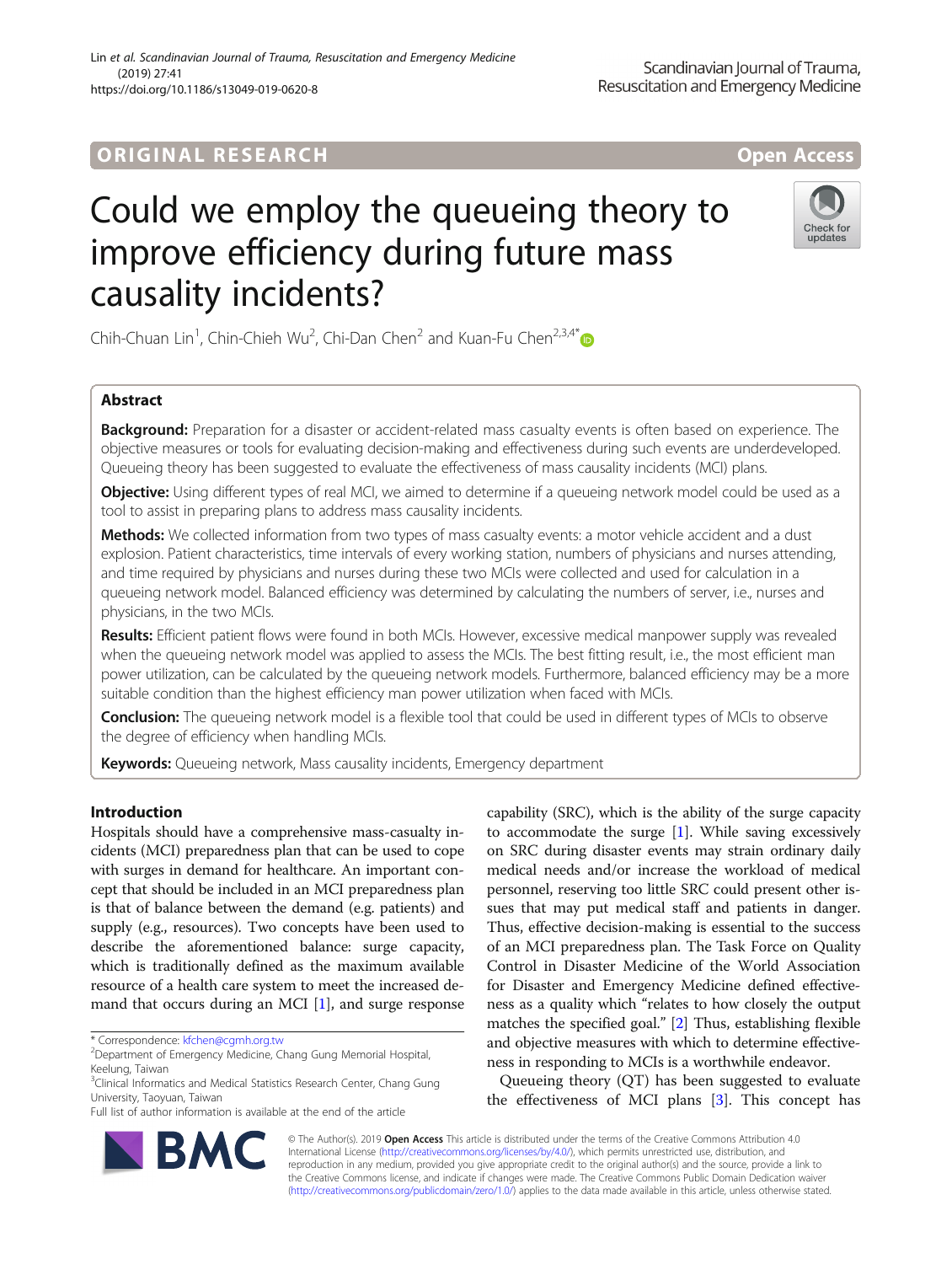been widely used to develop emergency department (ED) flow models to cope with ED crowding  $[4-6]$  $[4-6]$  $[4-6]$ , but is rarely applied to MCIs. The theory, which includes assumptions on the probabilistic nature of the arrival at the queue, waiting in the queue, and serving the front of the queue, is a mathematical description of a queueing system. Based on QT theory, several measures of performance, including average waiting time in the queue or system, expected number waiting for or receiving service, and probability of encountering the system in certain states, could be derived. Application of this theory necessitates some trade-offs between the cost of service (providing health care) and the cost associated with waiting for that service (treatment delay). The ultimate goal of the concept is to achieve a balance between service in disaster events and ordinary clinical care. Therefore, queueing models may be used to make decisions that balance health care service (SRC) with MCI demand (surge capacity). QT usually contains only one node or station and can only manage uni-directional flow. Thus, the queueing network theory (QNT) was developed to solve the issue related to multiple stations.

Valuable lessons regarding decision-making and effectiveness have been learned through exercises and simulations [[7,](#page-7-0) [8](#page-7-0)]. However, actual disaster experiences may add expert consensus regarding the meaning of optimal decision making and the effectiveness mean [\[2\]](#page-7-0). To the best of our knowledge, objective measures or tools to evaluate disaster management plans remain underdeveloped. We believe that applying a queueing network to different types of actual MCIs can help evaluate decision-making and effectiveness (optimal SRC) in response to MCIs. Accordingly, we aimed to derive a novel QT-based network by using real MCIs in the ED, to support decision-making in disaster management.

## Methods and materials

## MCI cases and analysis

We retrospectively collected data from two MCIs: a bus accident that occurred on a freeway in December 2013 and subsequently resulted in 41 casualties (Event A), and a dust explosion in a water park that occurred on June 2015 and subsequently resulted in 499 casualties (Event B). All of the victims in event A were sent to the Chang Gung Memorial Hospital (CGMH) in Linkou, which was a 5-min drive from the accident. In event B, forty-nine victims with severe burns were sent to CGMH for further care as the hospital is a 30-min drive from the location of the dust explosion on an ordinary day. CGMH is a tertiary academic teaching hospital with 3700 beds, serving approximately 180,000 patients in its ED annually; it is categorized as an advanced emergency response hospital by the Ministry of Health and Welfare in Taiwan [[9\]](#page-7-0). The five-level validated Taiwan triage and acuity scale was implemented since 2010 in Taiwan. For the MCI and disaster planning purpose, we simplified the triage into emergency (level one and two) and urgency (other levels). We followed the Strengthening the Reporting of Observational Studies in Epidemiology (STROBE) statement to report this observational study. The institutional review board approved this study (201700662B0) and waived the informed consents owing to the retrospective nature of this study.

Figure [1](#page-2-0)a and b illustrate patient flows from one working station to another in event A and B, respectively. Patient characteristics and time intervals of every working station were obtained from electronic medical records in CGMH. For example, the times from the accident scene to the hospital, from triage to consultation with physicians, from prescription to execution, and from order execution to disposition were collected and calculated. The triage levels of patients and numbers of physicians and nurses attending during the MCIs were also recorded. The average times required for physicians to complete patient consultations, nurses to perform triage assessment, and radiology technicians to perform radiology examinations were recorded and used for further calculations in the model.

#### Queueing network model

In this study, the queueing network can be considered as a system composed of an arbitrary but finite number of interconnected queues, such as patient flows. Such a network can be modeled by a set of treatment centers where each treatment center may contain one or more health-care providers. Patients traveling through the network were served at the treatment centers. Queueing networks can be further divided as open, closed, or mixed according to the different patterns in which patients enter or leave the system. In the open queueing network, patients enter the network from outside, receive treatment at one or more centers, and then leave the network. By comparison, in the closed queueing net-work, patients never leave or enter the network [\[10](#page-7-0), [11](#page-7-0)]. The mixed queueing network is open to some patients and closed to others [[12\]](#page-7-0). Furthermore, in our network queueing model, the nurses are responsible for triage and treatment stations, and the physicians were responsible for the assessment and consultation stations.

## Underlying assumptions

In this study, we focus on open queueing networks to evaluate ED operations. The following assumptions must be fulfilled for an open queueing network:

- (1) Each treatment center follows a first-in/ first-out queue.
- (2) The treatment time of queue  $i$  follows an exponential distribution with parameter  $\mu_i$ .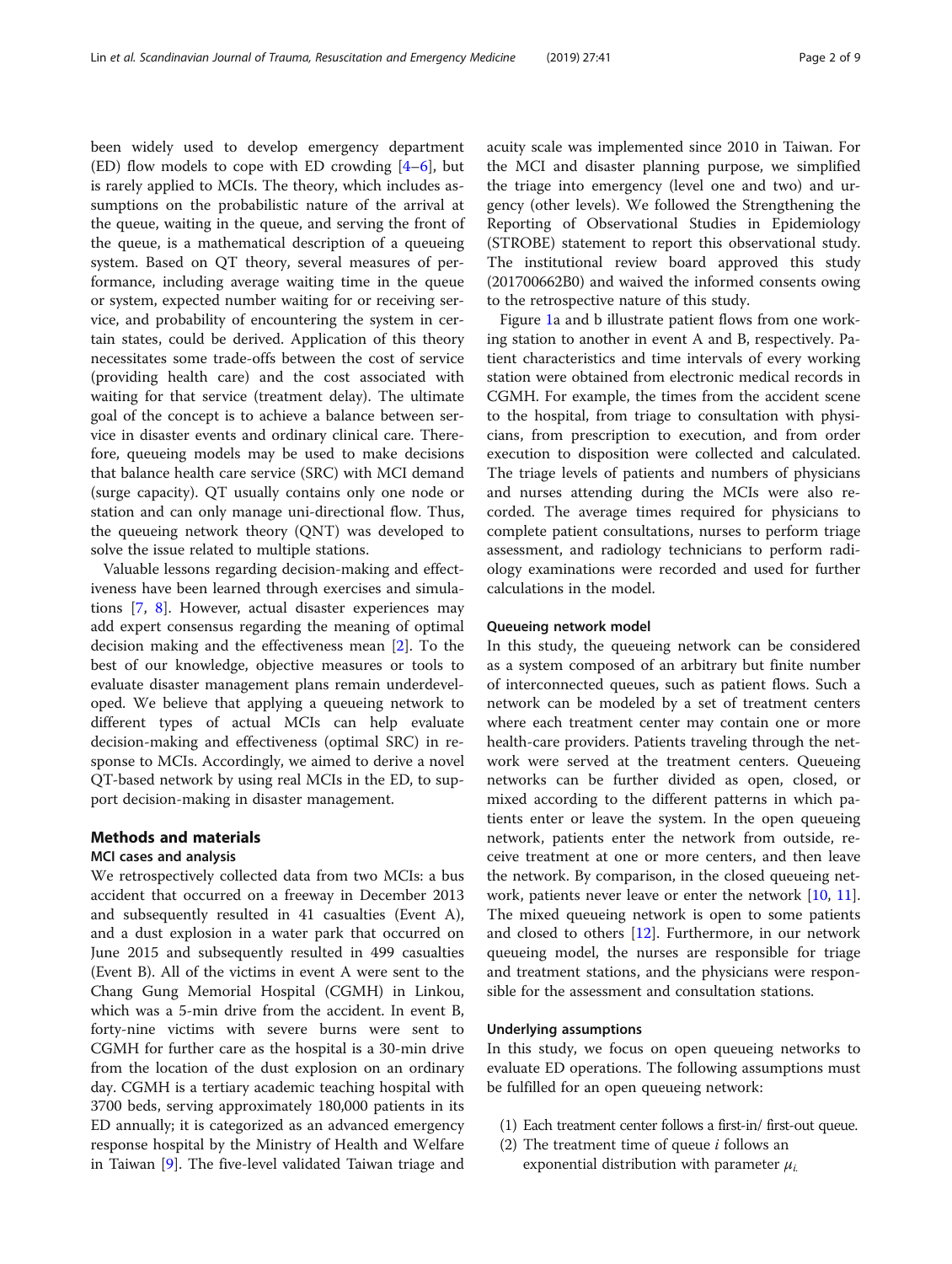<span id="page-2-0"></span>

- (3) Upon departure from the queue  $i$ , the patient transfers to the next queue  $j$  with a probability of  $q_{i,i}$ .
- (4) The network is open to arrivals from outside the network, where the source s patients arrive as a Poisson distribution with a mean arrival rate  $\lambda$  and a fraction  $q_{s,i}$  of these enter the queue i with intensity  $\lambda$   $q_{s,i}$ .

## Performance

The measures of performance for a waiting-line system in the queueing analysis can be derived based on two statistics: the mean arrival rate  $(\lambda)$  and the mean treated rate  $(\mu)$ . The following performance indicators were used in the analysis [[13\]](#page-7-0).

- 1.  $\rho$ : Utilization factor for the system (what proportion of time the treatment center is busy) or efficiency, the higher this factor, the more the system is utilized. In MCI setting, balance between under or over-efficient is important since the resource is limited. ( $\rho = \lambda / \mu$ )
- 2. L<sub>s</sub>: Average number of patients in the system, including patients who are being treated and who are waiting to be treated, similar to the concept of crowding.  $(L_s = \rho / (1 - \rho) = \lambda / (\mu - \lambda))$
- 3.  $L_q$ : Average length of the queue or the average number of patients in a line awaiting service.  $(L_q = L_s - \rho = \rho^2 / (1 - \rho))$
- 4.  $W_s$ : Average time a patient stays in the system (waiting time plus treatment time).  $(W_s = L_s / \lambda = 1 / (\mu - \lambda))$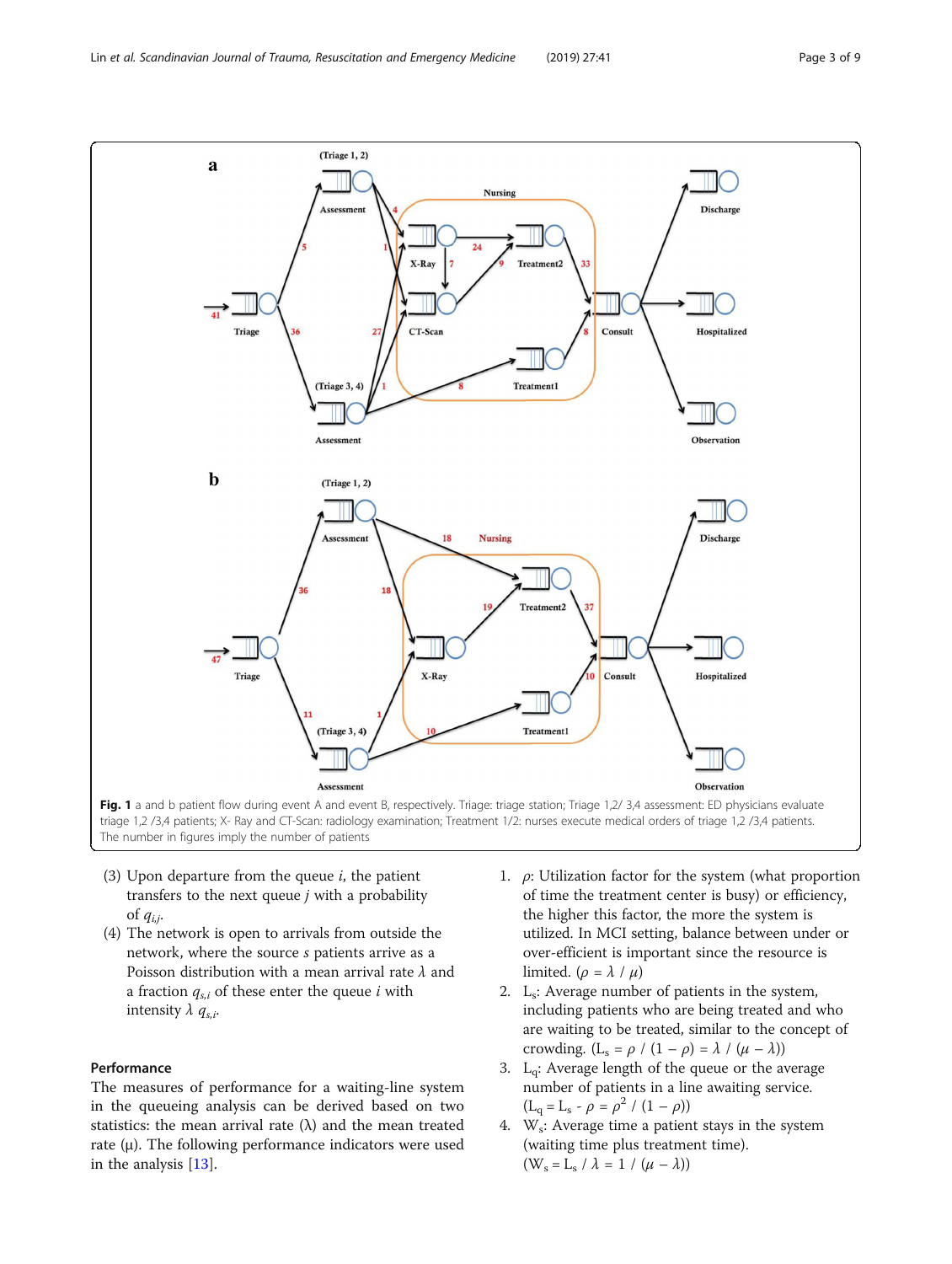5.  $W_q$ : Average waiting time or the average length of time a patient waits before being treated.  $(W_q = L_q / \lambda = \rho / (\mu - \lambda))$ 

The statistics of the arrival rate  $(\lambda)$  and the treated rate  $(\mu)$  were also determined from the available data using the observed average for each station, but with some adjustments according to consensus meetings. The open queueing network analysis was performed using Queueing Theory Software (QTS) [\[13\]](#page-7-0). Furthermore, in order to test the sensitivity of influence of insufficiency of health care provider called to the ED to support from the institute, we conducted a sensitivity analysis using half the mean treated rate  $(\mu)$  to test the performance.

## Results

Table 1 lists the characteristics of the patients in events A and B; the median ages of the patients were 27 years (range, 20–39 years) and 20 years (range, 19–24 years), respectively. While 65.9% of the patients in event A were triaged with triage as urgency (level three acuity), 76.6% of the patients in event B were triaged as emergency (level one or two acuity). Considering this difference in triage acuity, the two events may be considered to be quite different from each other.

Patients began arriving at the CGMH ED about 20 min after the accident in event A. The last patient arrived 70 min after the accident. Thus, for event A, a rapid surge in patient admission occurred within 50 min. In contrast, for event B, the hospital began to receive patients 19 min after the dust explosion, and the last patient arrived 160 min after the accident (Additional file [1:](#page-7-0) Figure S1). The calculated average of events A and B were 41 and 22 persons per hour, respectively. Severe traffic jams occurred near the dust explosion location, and retrieval of the victims was challenging because of the remote location of the accident. These two factors could have influenced the slow  $\lambda$  of patients at the hospital in event B. When event B occurred, news outlets estimated nearly 500 victims. Thus, a large number of

Table 1 Patient Characteristics in event A and event B

|                           | Event A $(n=41)$ | Event B $(n=47)$ |  |  |  |  |
|---------------------------|------------------|------------------|--|--|--|--|
| Age, year, Median (Range) | $27(20-39)$      | $20(19-24)$      |  |  |  |  |
| Gender, No. (%)           |                  |                  |  |  |  |  |
| Male                      | 14 (34.15%)      | 20 (42.55%)      |  |  |  |  |
| Female                    | 27 (65.85%)      | 27 (57.45%)      |  |  |  |  |
| Triage, No. (%)           |                  |                  |  |  |  |  |
| 1                         | $1(2.44\%)$      | 32 (68.09%)      |  |  |  |  |
| $\mathcal{P}$             | 4 (9.76%)        | 4 (8.51%)        |  |  |  |  |
| 3                         | 27 (65.85%)      | 11 (23.4%)       |  |  |  |  |
| 4                         | 9 (21.95%)       | $0(0\%)$         |  |  |  |  |

ED physicians, trauma surgeons, and nurses were called back to CGMH to prepare for the incoming surge of patients from event B. Three hundred and thirty-six staff members, including 90 doctors (19 plastic surgeons, 11 ED doctors, and 8 trauma surgeons), 184 nurses, 21 administrators, and 41 paramedical staff were called to various hospitals that night. Five patients with superficial secondary burns on less than 5% of their total body surface area were discharged directly from the ED. Seven patients with mild burn injuries were admitted to ordinary wards, 25 patients were admitted to the burn unit, and 12 patients were admitted to the microsurgical intensive care unit  $[14]$  $[14]$ . The mean ED lengths of stay for events A and B were 88.74 ± 35.39 and 141.74 ± 113.70 min, respectively.

Table [2](#page-4-0) shows the service intervals of events A and B. Execution of medical orders by the nurses was the most time-consuming service. Using the service intervals listed in Table [2](#page-4-0), the results of the queueing network for events A and B (Fig. [1\)](#page-2-0) were subsequently calculated and are shown in Tables [3](#page-4-0) and [4.](#page-5-0) For event A and B, the mean arrival rates  $\lambda$  at the triage station were 41 and 22 patients per hour and mean treated rates  $\mu$  were 15 and 6 patients per hour, respectively. Given three servers in the triage station, the average number of people in the system  $(L_s)$ were 11.3 and 12.7, and the average number of people in a line awaiting service  $(L<sub>q</sub>)$  were 8.58 and 9.04, respectively. The average time for a customer in the system (waiting time plus service time;  $W_s$ ) were 0.28 and 0.58 h, while the average waiting time  $(W_q)$  were 0.21 and 0.41 h, respectively. The efficiency  $(\rho)$  were 91.11 and 91.67%, respectively. When the number of servers was increased to 4 or 5 per triage station in event A, the efficiency  $(\rho)$  was decreased to 68.3 and 54.7%, respectively. We also illustrate how insufficiency of health care provider can influence the estimated numbers of servers in the Additional file [2](#page-7-0): Table S1.

The most efficient manpower utilization rates (the best fitting results, the highest  $\rho$ ) of the queueing network for events A and B can be obtained through our model (Table [5\)](#page-5-0). The best fitting model predicted the need for three nurses at the triage station, two ED physicians to evaluate the emergency (triage one and two) patients, seven ED physicians to evaluate the urgent (triage level three and four) patients, two nurses to treat less severe patients and six nurses to treat the more severe patients in event A (Table [5\)](#page-5-0). Therefore, nine ED physicians and 11 nurses were actually necessary. However, only three ED physicians but 30 nurses were involved in event A. In event B, the best fitting model indicated the need for four nurses in the triage station, three ED physicians to evaluate the more severe patients, one ED physician to evaluate the less severe patients, three nurses to treat the less severe patients and 18 nurses in triage to treat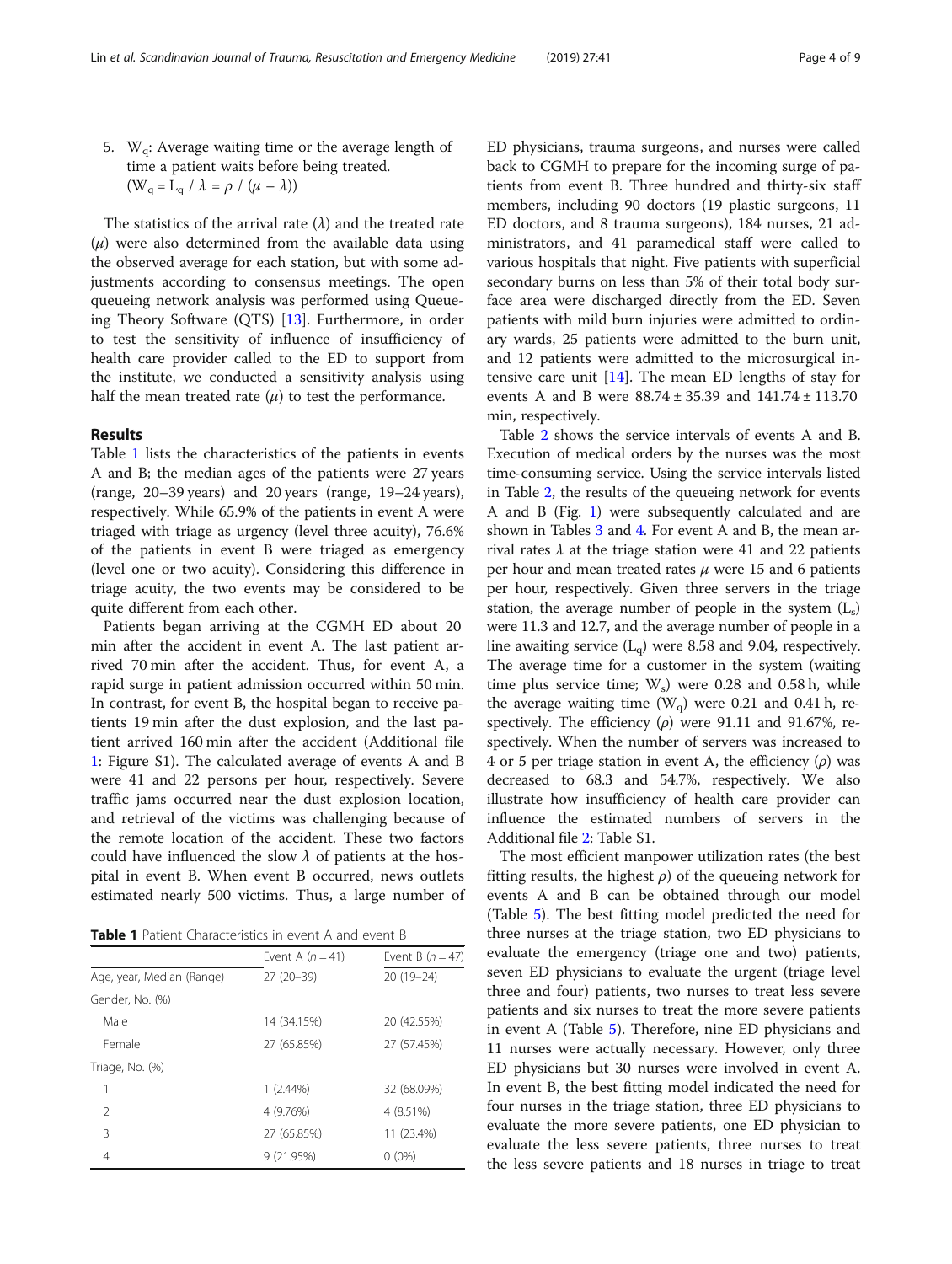|                                                                  |                 | Event A   |                             |                |                | Event B    |                     |                |     |
|------------------------------------------------------------------|-----------------|-----------|-----------------------------|----------------|----------------|------------|---------------------|----------------|-----|
| Service Intervals (minutes)                                      | Triage category | No. (%)   | Mean $\pm$ SD               | Min            | Max            | No. (%)    | Mean $\pm$ SD       | Min            | Max |
| Time form accident happened to ED admission time                 | All             | 41(100)   | $48.07 \pm 12.48$           | 23             | 65             | 47 (100)   | $64.35 \pm 41.00$   | 18             | 153 |
| Time form ED admission time to triage                            | All             | 41(100)   | $3.76 \pm 1.45$             |                | 7              | 47 (100)   | $10.45 \pm 10.12$   |                | 42  |
| Time form triage to ED physician evaluate patient                | Emergency       | 5(12.2)   | $11 \pm 4.64$               | 7              | 17             | 36 (76.6)  | $13.75 \pm 9.24$    |                | 36  |
|                                                                  | Urgency         | 36 (87.8) | $12.86 \pm 4.90$            | 2              | 22             | 11(23.4)   | $8.55 \pm 4.59$     | $\overline{4}$ | 18  |
| Time of nurse execute the medical orders                         | Emergency       | 5(12.2)   | $82.6 \pm 33.02$            | 35             | 117            | 36 (76.6)  | $150.97 \pm 111.61$ | 8              | 470 |
|                                                                  | Urgency         | 36 (87.8) | $71.52 \pm 30.48$           | 28             | 144            | 11(23.4)   | $88 \pm 120.32$     | 6              | 338 |
| Time form X ray ordered to patient been<br>sent to X ray room    | All             |           | $31(75.61)$ 1.45 $\pm$ 0.87 |                | 4              | 27 (57.45) | $10.58 \pm 10.44$   |                | 35  |
| Time for taking X ray                                            | All             | 31(75.61) | $12.31 \pm 5.73$            | $\mathcal{P}$  | 22             | 27 (57.45) | $12.23 \pm 9.22$    |                | 29  |
| Time form CT scan ordered to patient been<br>sent to T scan room | All             | 9(21.95)  | $1.75 \pm 1.16$             |                | $\overline{4}$ |            |                     |                |     |
| Time for taking CT scan                                          | All             | 9(21.95)  | $20.33 \pm 15.40$           | $\overline{4}$ | 48             |            |                     |                |     |
| ED stay length from triage to discharge                          | Triage 1 and 2  | 5(12.2)   | $87.67 \pm 33.84$           | 59             | 125            | 36 (76.6)  | $147.05 \pm 103.37$ | 8              | 407 |
|                                                                  | Triage 3 and 4  | 36 (87.8) | $84.81 \pm 36.83$           | 16             | 158            | 11(23.4)   | $79.67 \pm 117.22$  |                | 339 |

#### <span id="page-4-0"></span>Table 2 Service Intervals of Events A and B

\*For MCI planning purposes: emergency was defined as triage level one and two, urgency defined as other triage levels

the more severe patients. Therefore, the model predicted a need for only four ED physicians and 25 nurses. However, 15 ED physicians and 120 nurses were involved in event B.

## **Discussion**

In this study, we utilize QT as mathematical models to allow system designers to calculate performance metrics (such as average queue length, average wait time, and the proportion of customers turned away) in health care operations [\[15](#page-7-0)]. Previous studies mainly focus on the emergency cardiac ward, intensive care unit, entire hospital, or general operational research settings [\[16](#page-7-0)–[21\]](#page-7-0). In this study, we applied queueing network to different kinds of MCIs to examine the degree of efficiency when handling these events. Using these models, we demonstrated how to use QT in evaluating patient arrival, efficient patient flow, length of stay, efficient patient outflow and physician and

Table 3 The results of queueing network for events A

nursing manpower in two different kinds of MCIs. We believe that this study is the first to apply QT to evaluate the decision-making and effectiveness (optimal SRC) of different types of MCI management plans in the ED.

## Patient arrival, efficient patient flow and length of stay

Creating an efficient patient flow is key to successfully cope with a surge during an MCI. To achieve efficient patient flow, high efficiency with high SRC is necessary at every working station in the ED during MCIs. The characteristics of an efficient patient flow include high patient throughput, a short length of stay ( $W_s$  and  $W_a$ ), maintenance of a sufficient resource utilization rate  $(\rho)$ , and low staff idle time [\[22](#page-7-0)]. The length of stay in an ED during an MCI could serve as an index of efficiency in managing MCIs. In this study, we found that patients from event B had a much longer length of stay in the

| Queue Station <sup>p</sup> | Triage |       |               | Assessment12 <sup>d</sup> |                   |               | Assessment34 <sup>d</sup> |       |                   | Treatment1  |                   |                   | Treatment2 |             |             | Consult |             |         |
|----------------------------|--------|-------|---------------|---------------------------|-------------------|---------------|---------------------------|-------|-------------------|-------------|-------------------|-------------------|------------|-------------|-------------|---------|-------------|---------|
| $\lambda$                  | 41     |       |               | 5.002                     |                   |               | 35.998                    |       |                   | 7.99        |                   |                   | 33.008     |             |             | 41      |             |         |
| $\mu$                      | 15     |       |               | 4                         |                   |               | 6                         |       |                   | 6           |                   |                   | 6          |             |             |         |             |         |
| Servers                    |        | 4     |               |                           | 3                 | 4             |                           | 8     | 9                 |             | 3                 | $\overline{4}$    | 6          |             | 8           | 4       |             | 6       |
| $L_{\varsigma}$            | 11.310 | 3.603 | 2945 2053     |                           | 1.362             | 1 269         | 9.681                     | 7070  | 6.391             | 2.393       |                   | 1.476 1.358       | 14.124     | 7.179       | 6.055       | 7.501   | 4.176 3.632 |         |
| $L_a$                      | 8.577  | 0.870 | 0.211         | 0.803                     | 0.111             | 0.019 3.681   |                           |       | 1.070 0.392       | 1.062       | 0.144 0.026 8.623 |                   |            |             | 1.677 0.554 | 4.084   | 0.759       | 0 2 1 5 |
| $W_{\rm c}$ (hour)         | 0.276  | 0.088 | $0.072$ 0.410 |                           | 0.272 0.254 0.270 |               |                           |       | 0.196 0.178 0.299 |             |                   | 0.185 0.170 0.428 |            | 0.217 0.183 |             | 0.183   | 0.102       | 0.089   |
| $W_a$ (hour)               | 0.2091 | 0021  | 0.005         | 0.160                     | 0.022             | $0.004$ 0.102 |                           | 0.029 | 0.011             | 0.133       | 0.018             | 0.003             | 0.261      | 0.051       | 0.017       | 0.100   | 0.019       | 0.005   |
| $\rho$ (%)                 | 91.11  | 68.33 | 54.67         | 62.53                     | 41.68             | 31.26 85.71   |                           | 75.00 |                   | 66.66 66.60 | 44.40             | 33.30 91.69       |            | 78.59       | 68.77       | 85.42   | 68.33       | 56.94   |

<sup>a</sup>Assess12: assessment for triage 1 and 2. Assess34: assessment for triage 3 and 4

<sup>b</sup> $\lambda$  the arrival rate,  $\mu$  the served rate, L<sub>s</sub> Average number of people in the system, L<sub>q</sub> Average length of the queue or the average number of people in a line awaiting service,  $W_s$  Average time for a customer in the system (waiting time plus service time),  $W_q$  Average waiting time or the average length of time that a customer waits before being served,  $\rho$  utilization factor for the system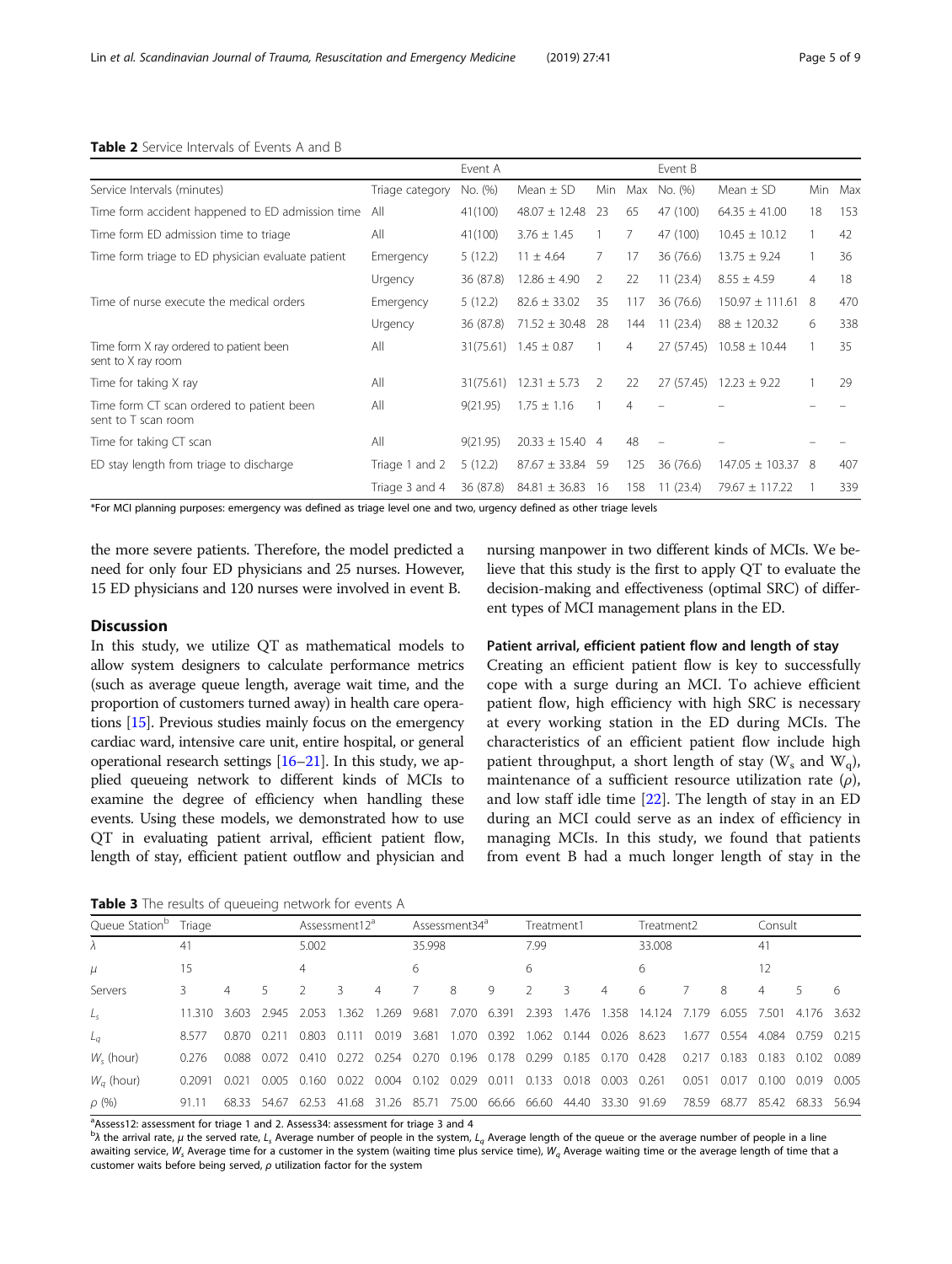| Queue<br>Station <sup>b</sup> | Triage |       |                   | Assessment12 <sup>d</sup> |       |       | Assessment34 <sup>d</sup>     |       |                                      | Treatment1  |                |       | Treatment2               |        |        | Consult            |       |       |
|-------------------------------|--------|-------|-------------------|---------------------------|-------|-------|-------------------------------|-------|--------------------------------------|-------------|----------------|-------|--------------------------|--------|--------|--------------------|-------|-------|
| $\lambda$                     | 22     |       |                   | 16.852                    |       |       | 5.148                         |       |                                      | 4.6795      |                |       | 17.3205                  |        |        | 22                 |       |       |
| $\mu$                         | 6      |       |                   | 6                         |       |       | 12                            |       |                                      |             |                |       |                          |        |        | 12                 |       |       |
| Servers                       | 4      | 5.    | 6                 | 3.                        | 4     | 5.    |                               |       | 3                                    | 3           | $\overline{4}$ | 5.    | 18                       | 19     | 20     | $\mathcal{L}$      | 3     | 4     |
|                               | 12.706 | 4.857 | 3.997             | 15.755                    | 3.827 | 3.054 | 0.751                         | 0.449 | 0.431                                |             |                |       | 4.519 2.718 2.431 38.249 | 23.545 | 20.126 | 11.478 2.413 1.948 |       |       |
|                               | 9.039  |       | 1.190 0.330       | 12.946                    |       |       | 1.018 0.245 0.322             | 0.021 | 0.002                                |             | 2.179 0.378    |       | 0.091 20.928 6.225       |        | 2.805  | 9.645              | 0.580 | 0.115 |
| W <sub>c</sub> (hour) 0.578   |        | 0.221 | 0.182 0.935       |                           |       |       | 0.227 0.181 0.146 0.087 0.084 |       |                                      | 0.966 0.581 |                | 0.519 | 2.208                    | 1.359  | 1.162  | 0.522              | 0.109 | 0.088 |
| $W_{\alpha}$ (hour) 0.411     |        |       | 0.054 0.015 0.768 |                           |       |       |                               |       | 0.060 0.015 0.063 0.004 0.0003 0.466 |             | 0.081          | 0.019 | 1.208                    | 0.359  | 0.162  | 0.438              | 0.026 | 0.005 |
| $\rho$ (%)                    | 91.67  | 73.33 | -11<br>-61        | 93.62                     | 70.22 | 56.17 | 42.90                         | 21.45 | 14.30                                | 77.99       | 58.49          | 46.80 | 96.22                    | 91.16  | 86.60  | 91.67              | 61.11 | 45.83 |

<span id="page-5-0"></span>Table 4 The results of queueing network for events B

<sup>a</sup>Assess12: assessment for triage 1 and 2. Assess34: assessment for triage 3 and 4

 $^{\rm b}$  the arrival rate,  $\mu$  the served rate,  $L_{\rm s}$  Average number of people in the system,  $L_q$  Average length of the queue or the average number of people in a line awaiting service,  $W_s$  Average time for a customer in the system (waiting time plus service time),  $W_q$  Average waiting time or the average length of time that a customer waits before being served, ρ utilization factor for the system

ED than those from event A. This finding could be explained by differences in the type of MCI, the arrival rate of triage  $(\lambda)$ , the severity of patient condition (time needed to evaluate and treat patients), and the output time interval between events, all of which may influence the length of stay in the ED.

An important modifiable factor is the arrival rate, which has an ongoing effect on a patient's length of stay as a function of its impact on waiting time [[23](#page-8-0)]. Event A had a higher arrival rate  $(\lambda)$  than event B in triage; however, a shorter length of stay in the ED was observed in event A. Event B was an MCI characterized by a large number of severe burn injury patients, while event A was a traffic accident with patients who suffered only mild injuries. As the type of MCI may determine the severity of patients' conditions, event B required longer lengths of stay in the ED than event A. Using the queueing network, much longer time patients staying the system  $(W_s)$  and waiting to be treated  $(W_q)$  and fewer patients in our triage and ED  $(L<sub>s</sub>$  and  $L<sub>q</sub>)$  can be observed in the more severe patients in event B but not in event A.

A queueing network could be used in different types of MCIs to examine the degree of efficiency when handing these events. In the two MCI cases we studied, short length of stay ( $W_s$  and  $W_q$ ), sufficient resource utilization  $(\rho)$  and the absence of staff idle time (determined via discussion with the head nurses participating in the two MCIs) were observed. A shortage of manpower during MCIs may cause high levels of stress and an excessive workload for physicians, even when patient injuries are less serious. In event A, three ED physicians and 30 nurses were available. However, according to the queueing network, the availability of up to nine ED physicians and only 11 nurses was considered to be the most efficient strategy (the highest  $\rho$  in each working station) to cope with event A. In contrast, excessive availability of medical staff in event B was observed when the queueing network was applied to examine it. Specifically, 90 physicians and 184 nurses were available in event B. However, according to the best fitting result of queueing network, only four physicians and 25 nurses were needed. Excess staff availability during MCI is a

Table 5 The best fitting results of queueing network for Events A and B

| Event<br>A                 |       |                                                                          |       |       |       |               |            |       | B              |                                                                                                                                                  |       |       |               |             |               |  |  |
|----------------------------|-------|--------------------------------------------------------------------------|-------|-------|-------|---------------|------------|-------|----------------|--------------------------------------------------------------------------------------------------------------------------------------------------|-------|-------|---------------|-------------|---------------|--|--|
| Queue Station <sup>p</sup> |       | Triage Assess12 <sup>a</sup> Assess34 <sup>a</sup> X-ray CT <sup>a</sup> |       |       |       |               |            |       |                | Tre1 <sup>a</sup> Tre2 <sup>a</sup> Consult Triage Assess12 <sup>a</sup> Assess34 <sup>a</sup> X-ray Tre1 <sup>a</sup> Tre2 <sup>a</sup> Consult |       |       |               |             |               |  |  |
| $\lambda$                  | 41    | 5                                                                        | 35.99 | 31    | 9.01  | 7.99          | 33.01      | 41    | 22             | 16.85                                                                                                                                            | 5.15  | 8.89  | 4.68          | 17.32       | - 22          |  |  |
| $\mu$                      | 15    | $\overline{4}$                                                           | 6     | 20    | 10    | 6             | 6          | 12    | 6              | 6                                                                                                                                                | 12    | 20    | $\mathcal{P}$ |             | 12            |  |  |
| Servers                    | 3     |                                                                          |       |       |       | $\mathcal{P}$ | 6          | 4     | $\overline{4}$ | 3                                                                                                                                                |       |       | 3.            | 18          | $\mathcal{L}$ |  |  |
| $L_{s}$                    | 11.31 | 2.05                                                                     | 9.68  | 3.88  | 9.15  | 2.39          | 14.12 7.50 |       | 12.71          | 15.75                                                                                                                                            | 0.75  | 0.80  | 4.52          | 38.25 11.48 |               |  |  |
| $L_a$                      | 8.58  | 0.80                                                                     | 3.68  | 2.33  | 8.24  | 1.06          | 8.62       | 4.08  | 9.04           | 12.95                                                                                                                                            | 0.32  | 0.36  | 2.18          | 20.93 9.64  |               |  |  |
| $W_{s}$ (hour)             | 0.28  | 0.41                                                                     | 0.27  | 0.13  | 1.01  | 0.30          | 0.43       | 0.18  | 0.58           | 0.93                                                                                                                                             | 0.15  | 0.09  | 0.97          | 2.21        | 0.52          |  |  |
| $W_a$ (hour)               | 0.21  | 0.16                                                                     | 0.10  | 0.07  | 0.91  | 0.13          | 0.26       | 0.10  | 0.41           | 0.77                                                                                                                                             | 0.06  | 0.04  | 0.47          | 1.21        | 0.44          |  |  |
| $\rho$ (%)                 | 91.11 | 62.53                                                                    | 85.71 | 77.50 | 90.14 | 66.60         | 91.69      | 85.42 | 91.67          | 93.62                                                                                                                                            | 42.90 | 44.47 | 77.79         | 96.22       | 91.67         |  |  |

a<br>Assess12: assessment for triage 1 and 2. Assess34: assessment for triage 3 and 4. CT computed tomography scan. Tre1: Treatment 1. Tre2: Treatment 2<br><sup>b)</sup> the arrival rate ut the senied rate 1. Average number of people in <sup>b</sup>) the arrival rate,  $\mu$  the served rate, L<sub>s</sub> Average number of people in the system, L<sub>a</sub> Average length of the queue or the average number of people in a line awaiting service,  $W_s$  Average time for a customer in the system (waiting time plus service time),  $W_q$  Average waiting time or the average length of time that a customer waits before being served,  $\rho$  utilization factor for the system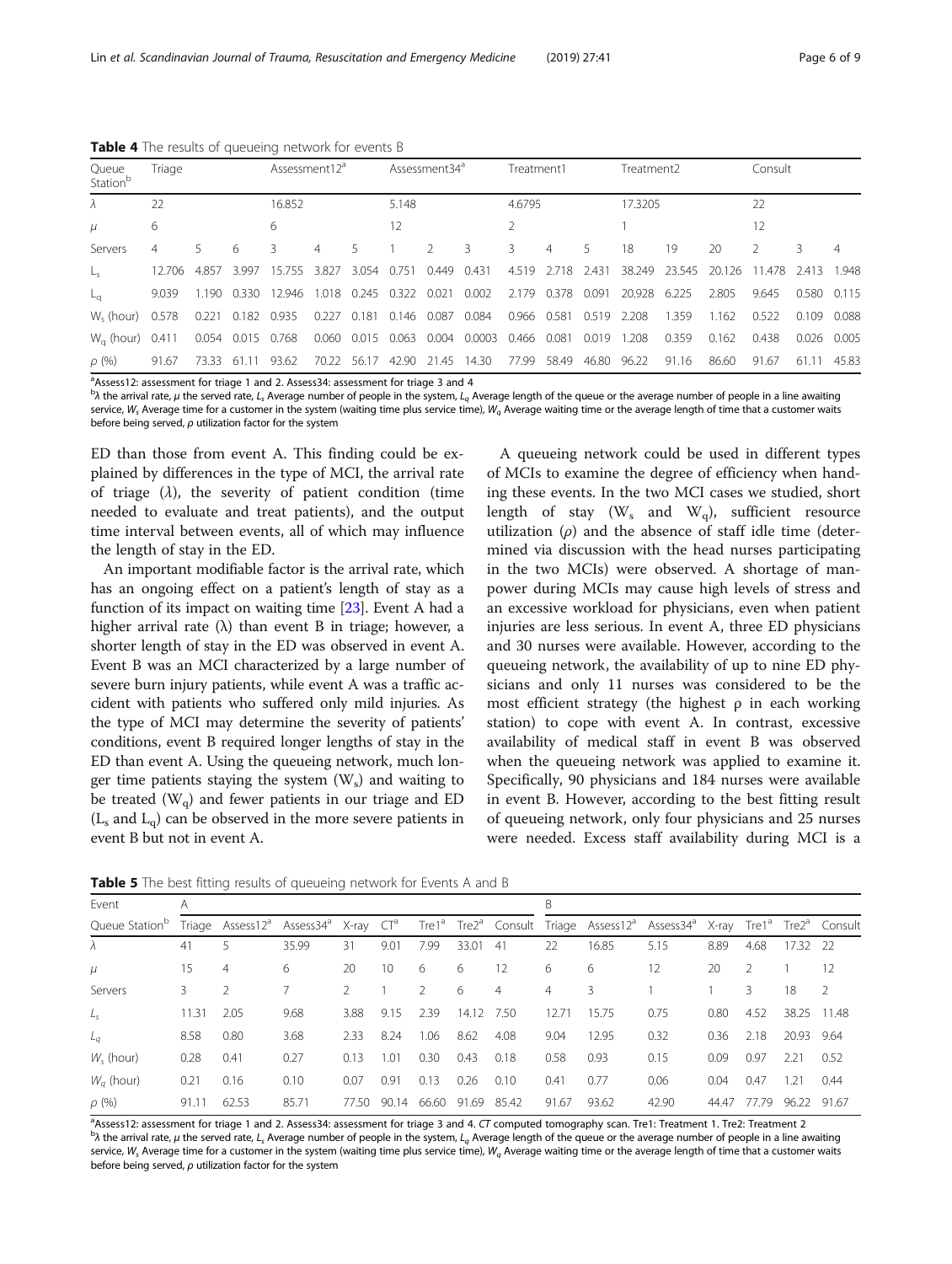pitfall in managing MCIs. In event A, an excessive number of nurses and inadequate physician manpower were observed in this study. Thus, the queueing network could be used as a tool to analyze the factors influencing the length of stay in the ED in different types of MCIs.

## Applying queueing network to estimate manpower and to reach balanced efficiency

In addition to the balance between surge capacity and SRC, the balance between urgency and efficiency should be considered when managing MCIs in the ED. Studies on fast track intervention for less urgent patients [\[24\]](#page-8-0) showed that reducing waiting times could achieve high efficiency [[25](#page-8-0)]. The queueing model showed us that seven servers (physicians) should be activated as the most efficient in managing patients in event A (working treatment station one and two, i.e., patients of triage three and four, 88% of all victims). Thus, the addition of more servers, in this case, physicians, as suggested by the queueing model, could ensure that efficiency is guaranteed in the urgent situation.

In addition to physician manpower, nursing plays a critical role in determining hospital costs care quality, and patient satisfaction [\[26\]](#page-8-0). The minimum nurse-to-patient ratio is the most commonly used method to determine nurse staffing levels [[27\]](#page-8-0). Queueing models, such as which is presented in the present study, can flexibly capture the stochastic nature of surge capacity during an MCI; therefore, it may be a good tool for determining nurse staffing levels during emergency events. If  $\lambda$  can be precisely estimated, queueing models can help a hospital manager to determine how many and to what extent medical staff should be alerted.

When a queueing network is applied, the general objective is to achieve maximum efficiency in a working system. However, some lessons can be learned from the excessive availability of medical staff in event B. More servers (e.g., doctors, nurses.) were available than were required to achieve the maximum efficiency calculated by the queueing network. Although the efficiency of each server is decreased when more servers are added, however, the participating servers may feel less stress, their workloads may lighten, and efficient patient flow is still achieved. Furthermore, health care providers pulled from other departments into ED could hazard the patient safety as well. Therefore, "balanced efficiency" could be a better approach than maximum efficiency to cope with surges during MCIs. Using a queueing network, the most efficient working situation can be calculated. Since the model is a flexible tool, the number of servers can be increased to reduce stress and workloads without marked losses in efficiency.

## Applying queueing network to cope with MCIs in different EDs

In event B, the lengths of stay in the ED were influenced by the output time intervals. In this event, the median output time (time interval between the disposition decision and patient discharge) was 56 min (15.3–117.3, IQR) [[22](#page-7-0)]. Such a short output time does not delay patient admission and higher efficiency can be achieved by providing fewer servers, as predicted by QT. As stated in the 2006 Academic Emergency Medicine Consensus Conference, "Key leadership for surge capacity planning and response varies by locality and is generally not well defined." The same conference found that "no studies have suggested how leadership should be adapted in response to various types of events." [[28](#page-8-0)] Therefore, a queueing network may be a useful tool in coping with different types of MCIs in different EDs for SRC estimation.

We suggest that the queueing network could be used in the planning section of the hospital emergency incident command system (HEICS). The functions of the planning section are to collect, evaluate, and disseminate incident situation information and intelligence to Incident command. Collecting the queuing network variables in historical MCI cases could be a scientific mean in hospital emergency management programs. The planning chief could develop an action plan for operation by using queueing network during a disaster incident.

#### Limitations

One oversimplified limitations for which the queueing model is often criticized is its assumptions on working time in each station [\[29](#page-8-0)]. These assumptions must be considered according to the staffing availability of individual hospitals. Therefore, the numbers related to how many medical staff should be alerted in the present cannot be directly applied to other hospitals. However, this limitation does not interfere with the applicability of the queueing network model to different MCIs or hospitals. A second limitation is that this study is a retrospective study in the ED; therefore; the data retrieval process may be less precise than what would be ideal. Building an accurate queueing model for ED systems in coping with MCIs is challenging. Despite the care taken when extracting records from the electronic data base, data of two victims from event B were clearly inaccurate, and we have to exclude these patients from this study. Incomplete or inaccurate records, and unavailable or censored data may be obtained in the rush to address MCIs. The above limitations may result in unrealistic data inputs, thereby influencing modeling accuracy and the validity of our results. Therefore, caution should be observed when applying these results. Third, nonhuman resource management was not included or discussed in this study. Fortunately, as the SRC of CGMH is fairly large, so this lack of consideration of nonhuman resources does not influence the outcomes of our queueing network analysis [[29\]](#page-8-0). Fourth, the lack of data of patient outcome and cost of the increase of manpower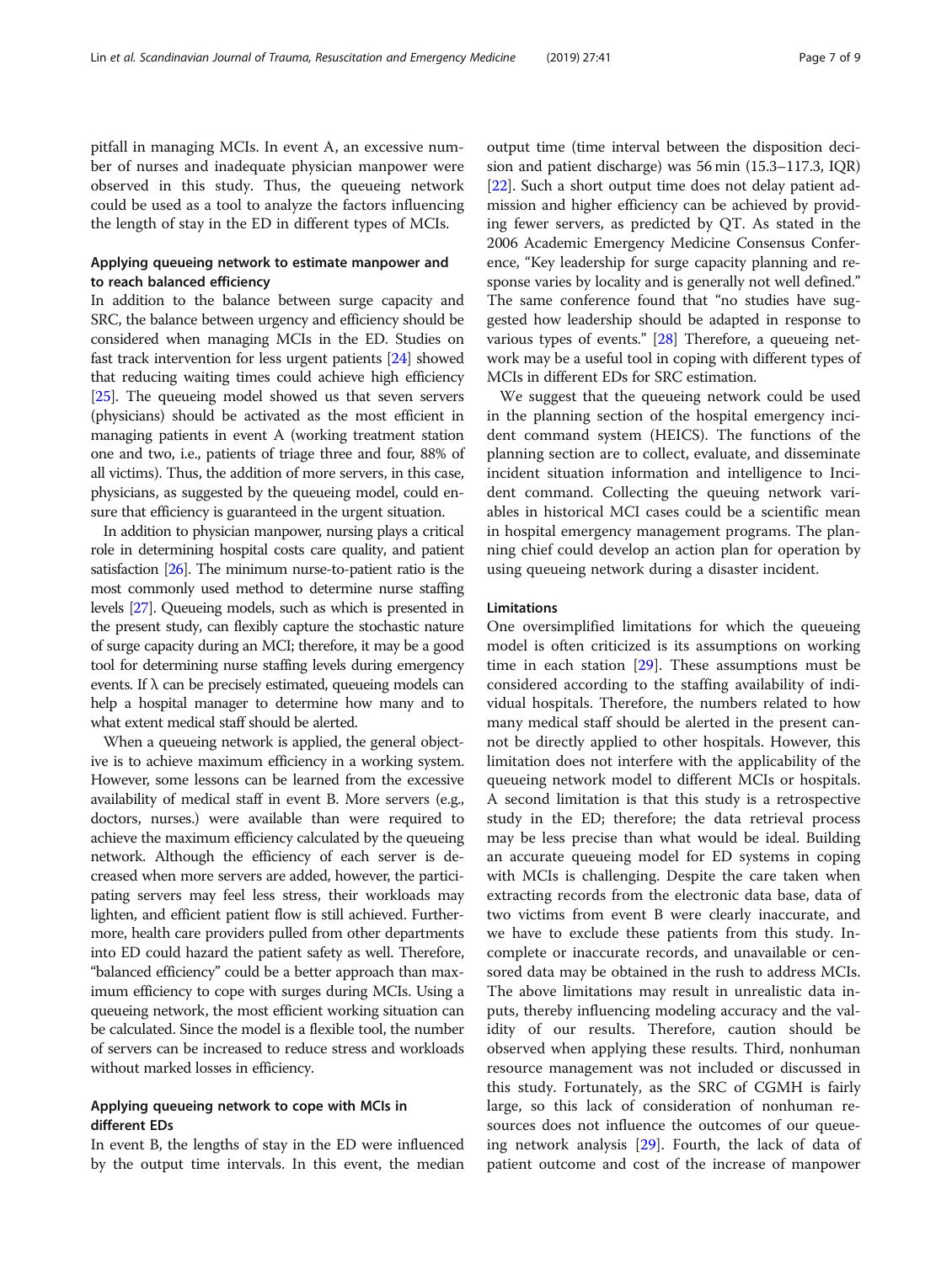<span id="page-7-0"></span>limit the detailed cost-effectiveness comparison in this study. Fifth, we have no outflow data such as time to OR or ICU in our dataset, which could serve as the bottlenecks during the MCIs. Sixty, we do not have any detailed severity scores that could divide patients into

more detailed severity stratum. Lastly, this study was conducted in a tertiary teaching hospital. The Chang Gung Memorial Hospital in Linkou (CGMH) is a 3700-bed hospital with 12,000 monthly ED visits, and much of its reserved SRC cannot be employed in other smaller hospitals. These reserved surge resources, including rapid admission of patients to the suitable wards, would diminish the ongoing effect of arrival rate on a patient's length of stay. Further studies are merited for the generalizability.

## Conclusions

A queueing network is a flexible and efficient tool that can be used in different MCIs to confirm the balance between surge capacity and SRC. It can also be applied to improve balanced efficiency when coping with MCIs. Balanced efficiency may be more advantageous than the best fitted results, i.e. the most efficiency that was calculated by the queueing network. Efficiency and appropriate human resources can be considered as coexisting in the most ideal situation when a queueing network is applied.

## Additional files

[Additional file 1:](https://doi.org/10.1186/s13049-019-0620-8) Figure S1. Arrival time table and distribution of event A and B. (PDF 292 kb)

[Additional file 2:](https://doi.org/10.1186/s13049-019-0620-8) Table S1a. The results of sensitivity analysis for insufficient health care providers in queueing network for events A. Table S1b. The results of sensitivity analysis for insufficient health care providers in queueing network for events B. (DOCX 44 kb)

#### Funding

The study was supported by the Ministry of Science and Technology and Chang Gung Memorial Hospital in Taiwan Chang Gung Memorial Hospital (107-2314-B-182-052-MY2, 106-2314-B-182-028, CMRPG2H0311, CMRPG3F1852). The funder has no role in study design, data collection and analysis, decision to publish, or preparation of the manuscript.

#### Availability of data and materials

Not applicable.

#### Authors' contributions

Manuscript preparation: CCL, CCW, KFC. Review and revision: CCL, CDC, KFC. Analyzed and interpreted the patient data: KFC, CCW. Read and approved the final manuscript: all authors.

### Ethics approval and consent to participate

The institutional review board approved this study (201700662B0) and waived the informed consents owing to the retrospective nature of this study.

#### Consent for publication

Not applicable.

#### Competing interests

The authors declare that they have no competing interests.

## Publisher's Note

Springer Nature remains neutral with regard to jurisdictional claims in published maps and institutional affiliations.

#### Author details

<sup>1</sup>Department of Emergency Medicine, Chang Gung Memorial Hospital Linkou, Taiwan. <sup>2</sup> Department of Emergency Medicine, Chang Gung Memorial Hospital, Keelung, Taiwan. <sup>3</sup>Clinical Informatics and Medical Statistics Research Center, Chang Gung University, Taoyuan, Taiwan. <sup>4</sup>Community Medicine Research Center, Chang Gung Memorial Hospital, 5 Fu-Shin Street, Gueishan Village, Keelung, Taoyuan, Taiwan333.

#### Received: 18 September 2018 Accepted: 26 March 2019 Published online: 11 April 2019

#### References

- 1. Kelen GD, McCarthy ML. The science of surge. Acad Emerg Med. 2006; 13(11):1089–94.
- 2. Task Force on Quality Control of Disaster M, World Association for D, Emergency M, Nordic Society for Disaster M. Health disaster management: guidelines for evaluation and research in the Utstein Style. Volume I. Conceptual framework of disasters. Prehosp Disaster Med. 2003;17(Suppl 3):1–177.
- 3. Wilson DT, Hawe GI, Coates G, Crouch RS. A multi-objective combinatorial model of casualty processing in major incident response. Eur J Oper Res. 2013;230(3):643–55.
- 4. Wiler JL, Bolandifar E, Griffey RT, Poirier RF, Olsen T. An emergency department patient flow model based on queueing theory principles. Acad Emerg Med. 2013;20(9):939–46.
- 5. Alavi-Moghaddam M, Forouzanfar R, Alamdari S, Shahrami A, Kariman H, Amini A, et al. Application of queuing analytic theory to decrease waiting times in emergency department: does it make sense? Arch Trauma Res. 2012;1(3):101–7.
- 6. (ACEP). ACoEP. Department Directors Academy Phase I. Accessed 17 Jan 2017.
- 7. Inglesby TV, Grossman R, O'Toole T. A plague on your city: observations from TOPOFF. Clin Infect Dis. 2001;32(3):436–45.
- 8. Levi L, Bregman D. Simulation and management games for training command and control in emergencies. Stud Health Technol Inform. 2003;95:783–7.
- 9. Ng CJ, Yen ZS, Tsai JC, Chen LC, Lin SJ, Sang YY, et al. Validation of the Taiwan triage and acuity scale: a new computerised five-level triage system. Emerg Med J. 2011;28(12):1026–31.
- 10. Whitt W. Open and closed models for networks of queues. AT&T Bell Lab Tech J. 1984;63(9):1911–79.
- 11. Smith JM. Optimal workload allocation in closed queueing networks with state dependent queues. Ann Oper Res. 2015;231(1):157–83.
- 12. Balsamo S, De Nito Persone V, Onvural R. Analysis of queueing networks with blocking. Boston: Kluwer Academic Publishers; 2001.
- 13. Donald Gross JFS, Thompson JM, Harris CM. Fundamentals of queueing theory. Fourth ed Edition; 2008.
- 14. Cheng MH, Mathews AL, Chuang SS, Lark ME, Hsiao YC, Ng CJ, et al. Management of the Formosa Color Dust Explosion: lessons learned from the treatment of 49 mass burn casualty patients at Chang gung memorial hospital. Plast Reconstr Surg. 2016;137(6):1900–8.
- 15. Gupta D. Queueing models for healthcare operations. In: Handbook of healthcare operations management: methods and applications. New York: Springer; 2013. p. 19–44.
- 16. Nosek RA, Wilson JP. Queueing theory and customer satisfaction: a review of terminology, trends, and applications to pharmacy practice. Hosp Pharm. 2001;36:275–9.
- 17. Preater J. Queues in health. Health Care Manag Sci. 2002;5(4):283.
- 18. Green LV, Soares J, Giglio JF, Green RA. Using queueing theory to increase the effectiveness of emergency department provider staffing. Acad Emerg Med. 2006;13(1):61–8.
- 19. Fomundam S, Herrmann JW. A survey of queuing theory applications in healthcare. Technical Report 24. College Park: Institutee for Systems Research, University of Maryland; 2007.
- 20. Palvannan RK, Teow KL. Queueing for healthcare. J Med Syst. 2012;36(2): 541–7.
- 21. Lakshmi C, Sivakumar AI. Application of queueing theory in health care: a literature review. Oper Res Health Care. 2013;2:25–39.
- 22. Jun JB, Jacobson SH, Swisher JR. Application of discrete-event simulation in health care clinics: a survey. J Oper Res Soc. 1999;50(2):109–23.